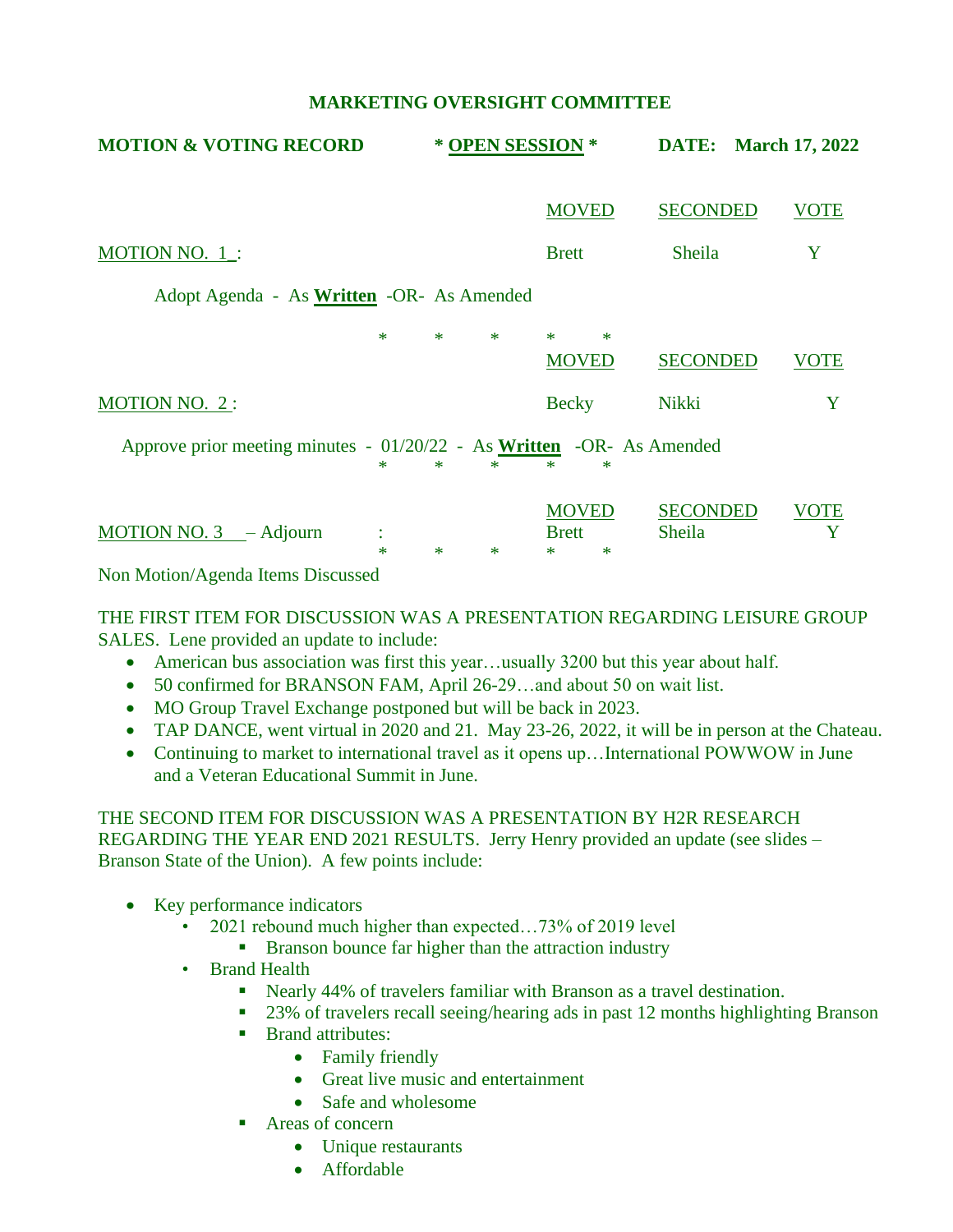- New experiences
- Ease to get to
- Visitor Profile
	- Primary purpose of visit leisure
	- Booked about 36 days out
	- **•** Specific websites are the highest media usage for planning
	- Activities
		- Shopping
		- Live shows
		- Downtown
		- Outdoors
		- Local restaurants
		- SDC
	- Average number of shows is 3.5 per party
	- Most spend 4.1 nights in the area
	- Party trip spending \$109 per person per day
	- Other destinations considered
		- KC,
		- STL
		- Pigeon Forge
		- Myrtle beach
		- Destin
- Non-Visitors
	- Associate Branson with
		- Country music
		- Live shows
		- Western
		- Old and folk
	- Biggest barriers
		- Prefer other destinations
		- No recommendations
		- Don't know enough to make informed decision
		- Not a big fan of country music
	- Lapsed
		- Prefer other destinations
		- Nothing new of interest
- Outlook for 2022
	- Recent news issues; e.g., gas, labor, geo-political, etc., are concerning…macroeconomic issues beyond our control.
	- Business travel still down... $54\%$  of 2019 levels in 2021
	- Jerry believes the macro-economic issues may actually allow Branson to do well in relation to other cities….but likely decrease slightly
- Sheila ask to break out TV definition...a television vs streaming/digital...TV ad while streaming. Steve recommends using the new Neilson rating system. Rachel will also check with Bruce at Camelot. The topic of influential media source will require some additional thought.
- Jason asked for digital vs traditional...Jerry will link with Rachel on this
- Cindy wondered if he could alter the data by district...city limits, etc....Jerry will have to think of it….this will be tough.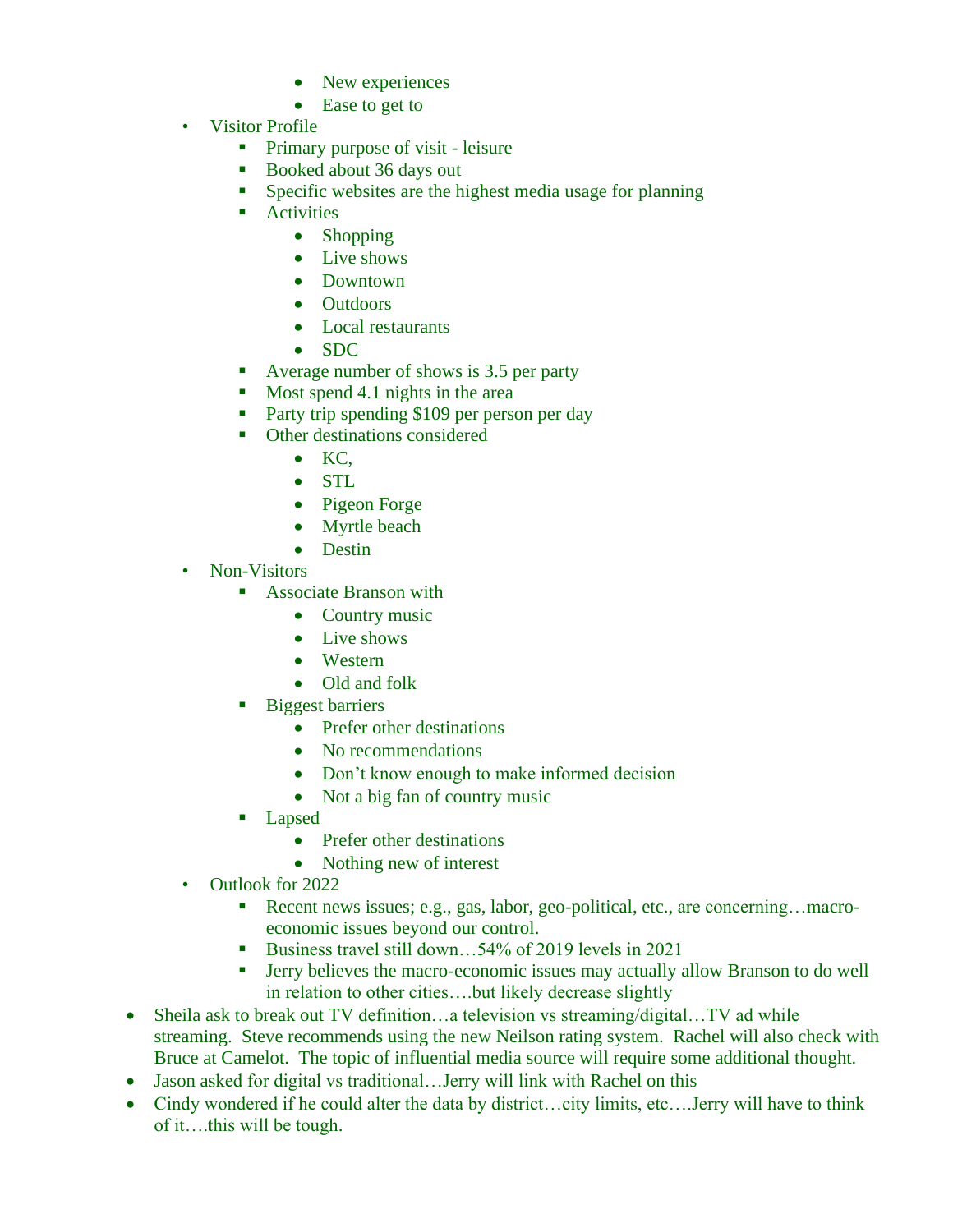# THE THIRD ITEM FOR DISCUSSION WAS THE DIGITAL MARKETING RFP

Rachel provided the report. We went out to 5 agencies and received 4 submissions. Rachel will seek a small group of MOC volunteers or possibly a special meeting to narrow the group from 4 to 2 and then allow the 2 finalists to present.

NEXT WE OPENED THE FLOOR FOR SUGGESTION FOR NEXT MONTH'S AGENDA. Ideas included:

- Digital Marking RFP
- Follow up on what we do with research
- Concept and process of our focus for off season

# PUBLIC COMMENTS INCLUDED:

From Cindy:

- There seems to be confusion regarding the Veterans line-item.
- Need for a TCED Board discussion regarding Explore Branson and Chamber Web.
- Regarding a comment by Chris from the previous meeting, the logo still looks a little dark
- Regarding a comment from previous meeting, should focus on not just music but live music.

From Becky: applauded the numbers we were briefed today by Jerry…great job Chamber.

# FINAL ITEM ON THE AGENDA WAS ANNOUNCEMENTS THAT OUR NEXT MEETING IS SCHEDULED FOR Thursday, April 21, 2022 at 2PM.

Meeting adjourned at 3:08PM.